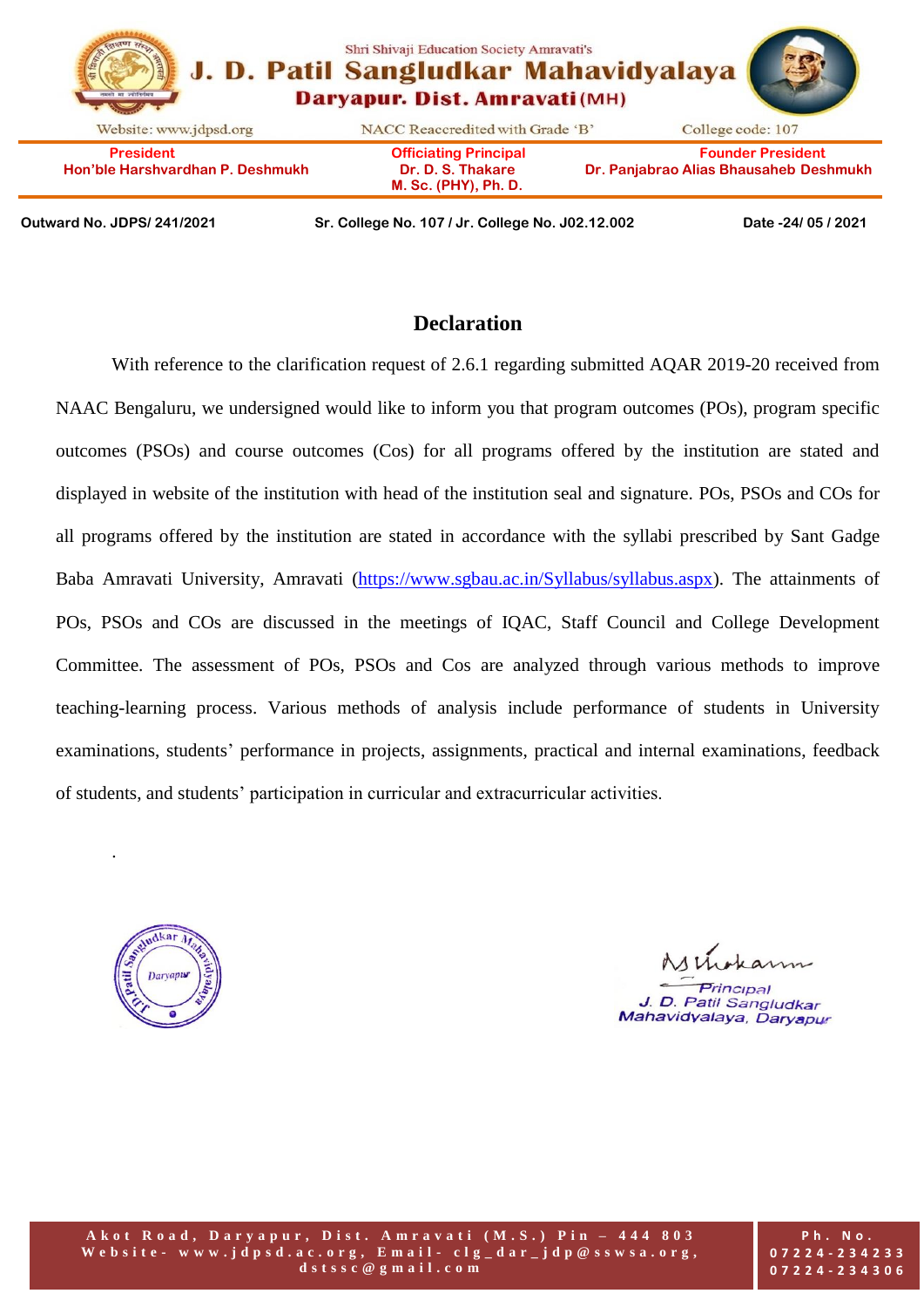## **POs, PSOs & Cos of J. D. Patil Sangludkar Mahavidyalaya,**

#### **Daryapur, Dist. Amravati**

# **Program Outcomes (POs):**

**Program Outcomes (POs) of Bachelor of Arts**

After the completion of B.A. Program the students will develop ability :

- 1. To know the diverse aspects of society, its problems and structure.
- 2. To develop among them a sense of social responsibility.
- 3. To have a basic understanding of social, economic, historical, political and religious institutions.
- 4. To communicate with the people in a better way.
- 5. To improve soft skills and linguistic skills.
- 6. To understand fundamental human values.
- 7. To make a progressive and successful career in various spheres of life.

**Program Outcomes (POs) of Bachelor of Commerce**

After the completion of B. Com. Program the students will be able:

- 1. To understand and acquire knowledge of management principles, banking and insurance transactions, business economics and financial management.
- 2. To acquire various techniques of business communication and correspondence.
- 3. To acquire the skills required for doing business and commercial activities of their own choice.
- 4. To acquaint with various fields of accounts, finance, cooperation, e-commerce, marketing and salesmanship.
- 5. To develop numerical ability.
- 6. To calculate various taxes in relation to taxation policies.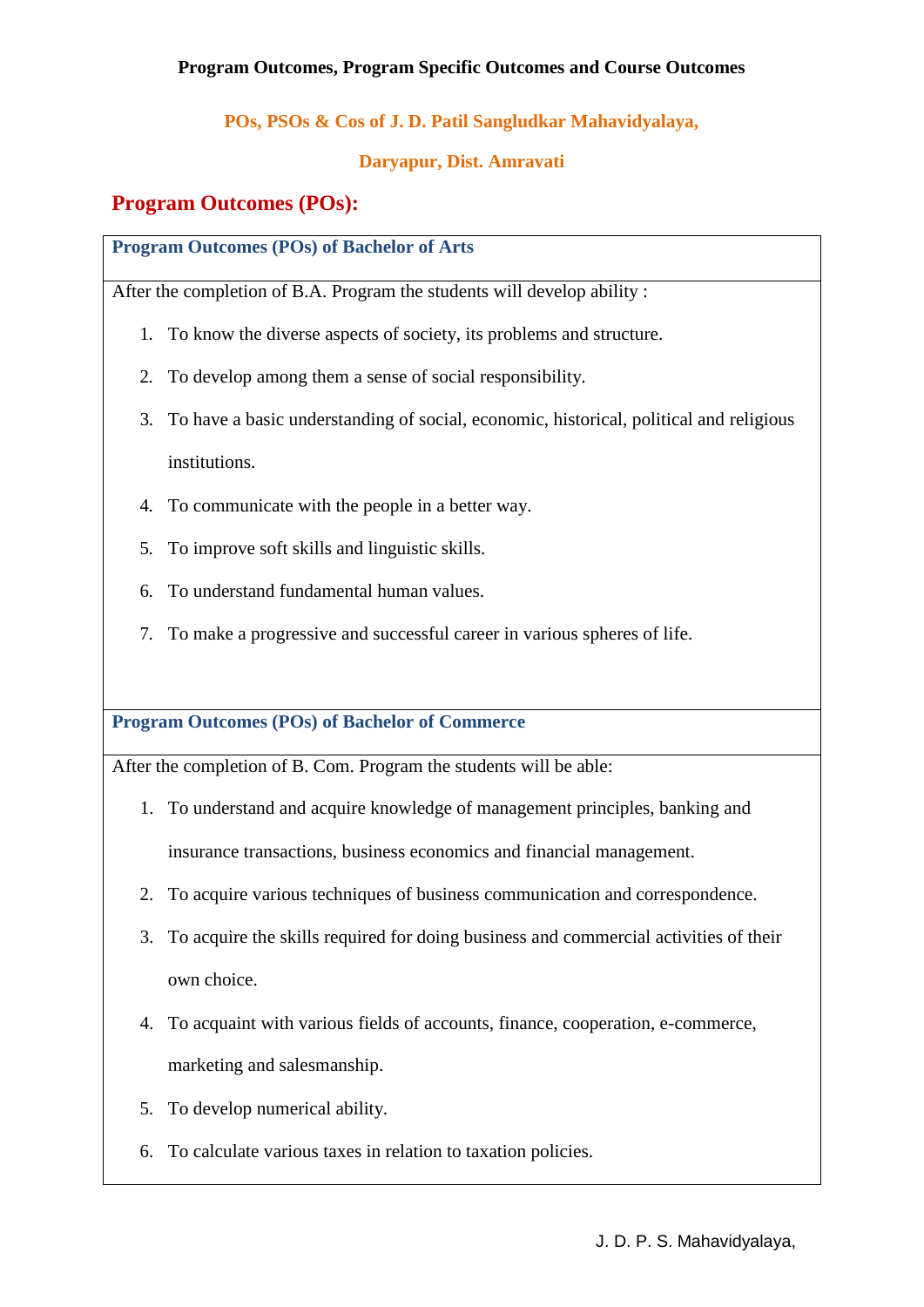# **Program Outcomes (POs) of Bachelor of Science** After the completion of B. Sc. Program the students will be able: 1. To acquire general grasp of science and technology. 2. To acquire knowledge in all basic sciences. 3. To use modern tools of ICT to learn and transfer knowledge. 4. To develop analytical skills to tackle real life problems. 5. To familiarize with the fundamentals of science education. 6. To develop a spirit of scientific temper and inquiry. **Program Outcomes (POs) of Master of Arts (M.A. Marathi)** After the completion of M.A. Marathi the students will be able: 1. To make use of Marathi for creative writing. 2. To familiarize with the literary studies. 3. To give proper direction to the society through literature. 4. To conserve the various dialects of Marathi language.

- 5. To prepare for the examinations of SET/NET.
- 6. To produce valuable knowledge in Marathi.

**Program Outcomes (POs) of Master of Arts (M.A. Music)**

After the completion of M.A. Music the students will be able:

- 1. To understand basic concept of ragas.
- 2. To become proficient in stage performance.
- 3. To make career in the field of music.
- 4. To understand various ragas of Indian Music.
- 5. To familiarize with the history of ancient Indian Music.
- 6. To prepare for the examinations of SET/NET.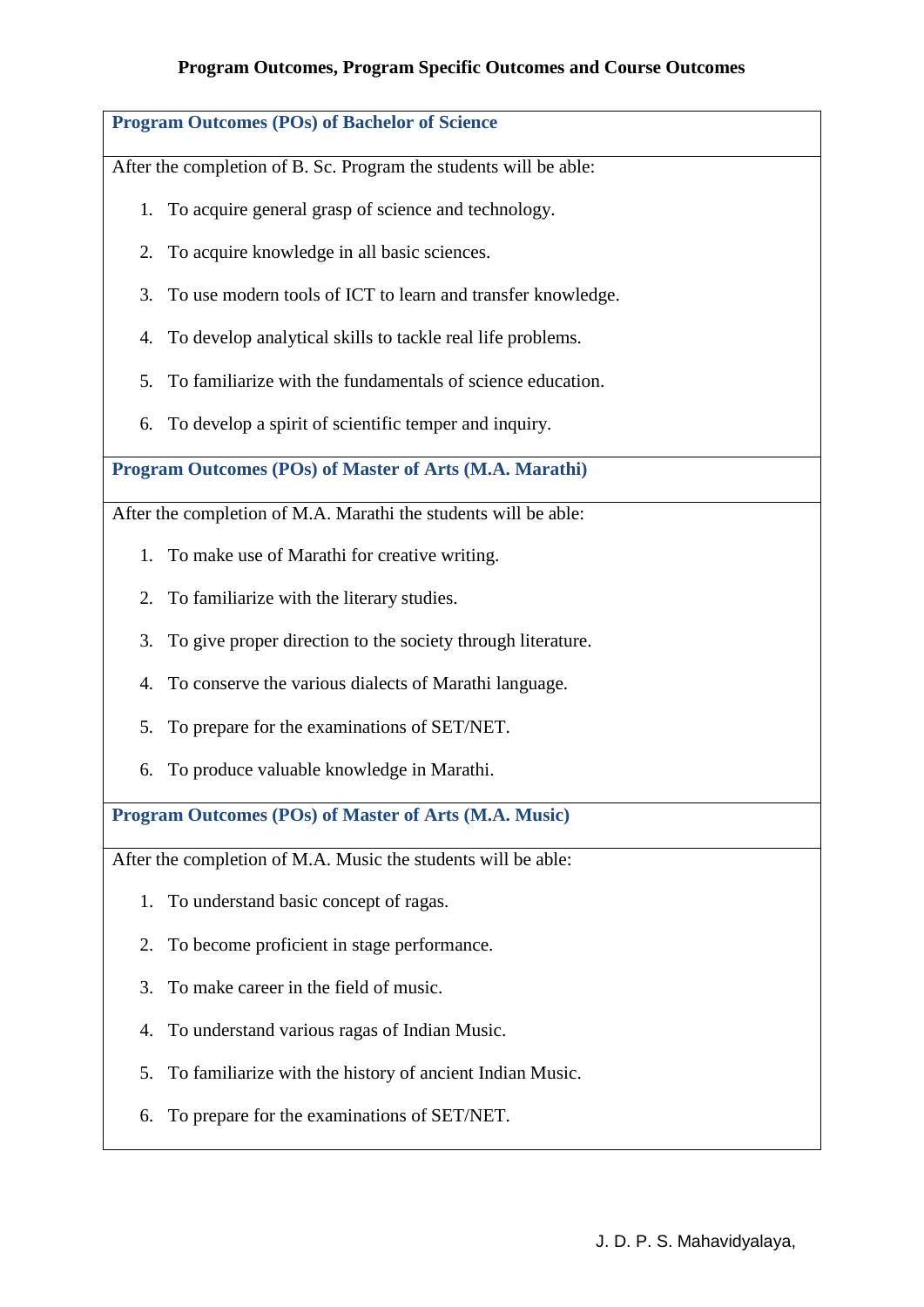**Program Outcomes (POs) of Master of Arts (M.A. History)**

After the completion of M.A. History the students will be able:

- 1. To acquire knowledge of Ancient India, History of India and History of Marathas.
- 2. To acquire knowledge of women in Indian History and social movement in Maharashtra.
- 3. To acquire a clear understanding of evidence collected from various historical sources.
- 4. To prepare for various competitive examinations.
- 5. To make career in the field of cultural heritage.
- 6. To identify a particular area of historical enquiry and engage in independent historical research work.

## **Program Specific Outcomes (PSOs):**

#### **PSOs of B.A. Compulsory English:**

- 1) Basic knowledge of English grammar.
- 2) Basic knowledge of English as language.
- 3) To develop the students' command on written and spoken English.
- 4) An ability to understand literature.
- 5) To prepare the students to face personal interviews.
- 6) An ability to write resume, letters of application, emails, formal and informal letters.

## **PSOs of B.A. English Literature:**

- 1) To develop critical and creative skills of the students.
- 2) To familiarize the students with major writers of English literature.
- 3) Impart knowledge of literary forms, movements and trends of English literature.
- 4) Critical appreciation of literature.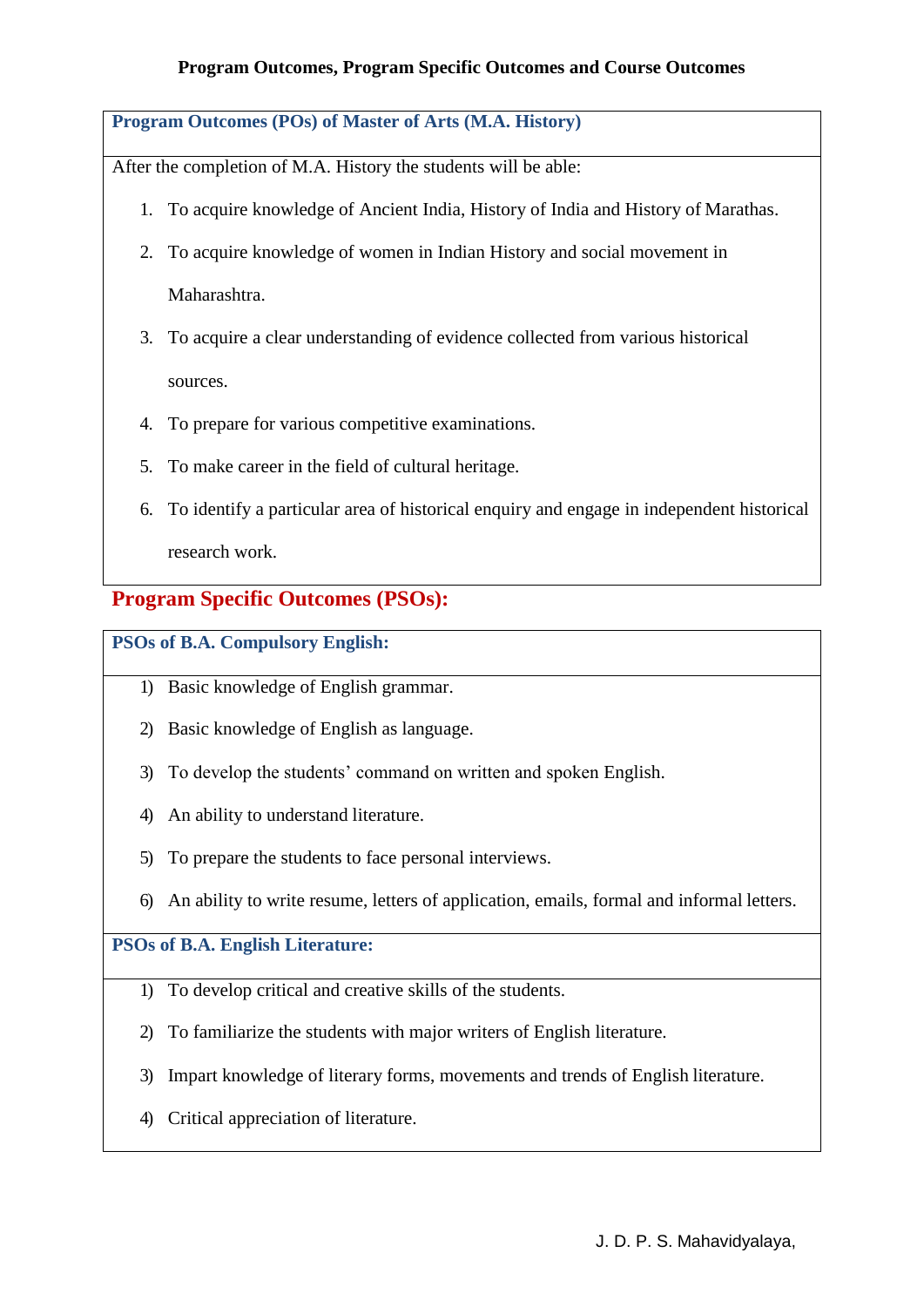5) An understanding of relationship between literature and real life.

## **PSOs of B.A. Political Science:**

- 1) To understand the concepts and theories in political theory.
- 2) To make students aware of various political, social and economic systems that exists across the international community.
- 3) To familiarize the students with the core intellectual traditions in political thoughts.
- 4) To understand the basic structure of Indian political system.
- 5) To familiarize the students with political structure both constitutional and administrative.
- 6) To develop the students' interest in political field and acquaint them with current political system.

#### **PSOs of B.A. History:**

- 1) To understand the importance of past in exploration of the present context.
- 2) To make the students familiar with World history and its impact on India.
- 3) To understand the process of colonialism in different parts of the world.
- 4) To familiarize the students with the significance of peace for humanity.
- 5) To understand the socio-economic, political, religious and cultural background of various historical periods.
- 6) To familiarize the students with various political movements and growth of nationalism in different parts of the world.

#### **PSOs of B.A. Economics:**

- 1) To understand the fundamental concepts of Economics.
- 2) To understand the role of agriculture in economy of Maharashtra.
- 3) To understand India's foreign trade and the concept of globalization.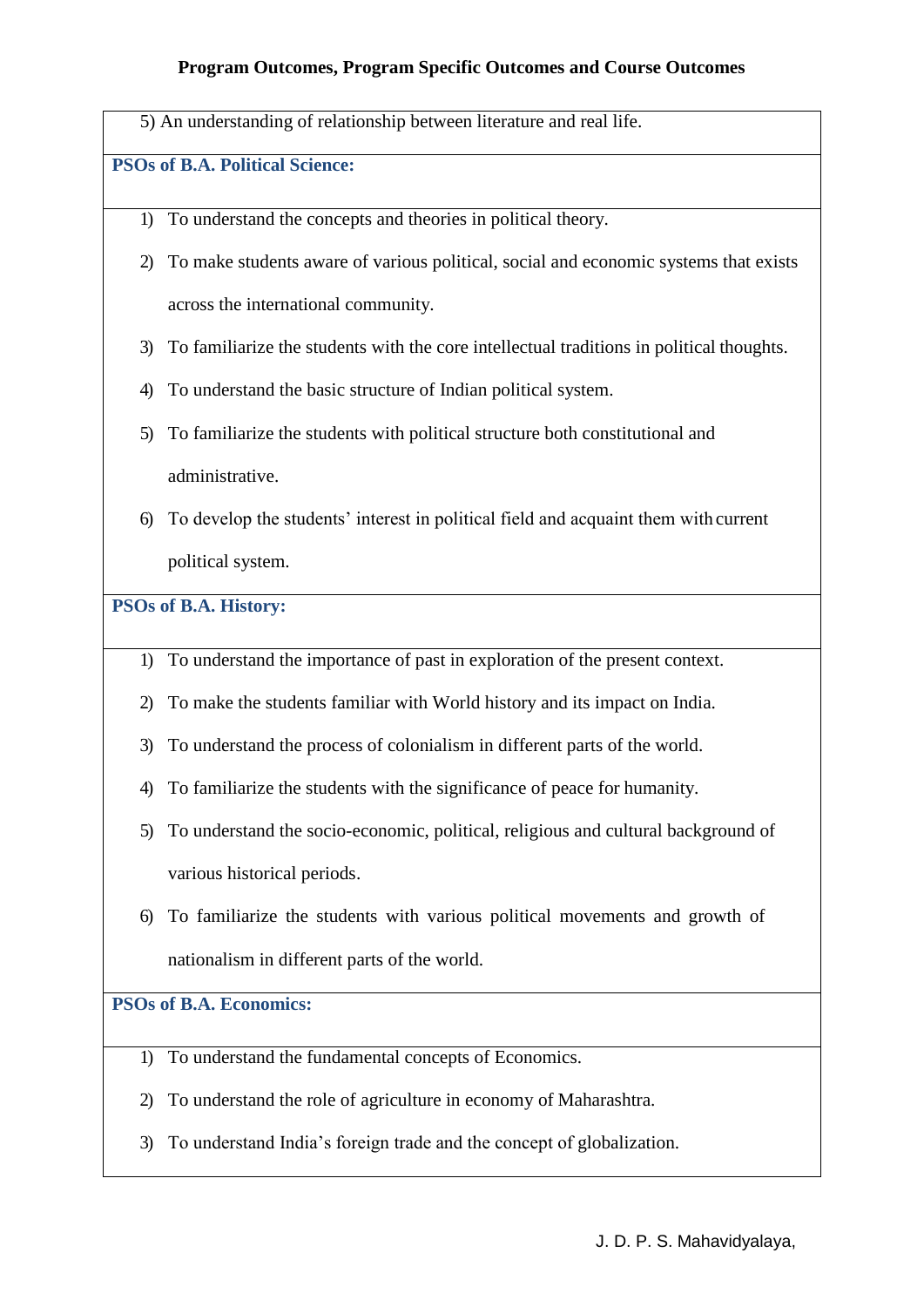- 4) To make students aware of public finance and public revenue.
- 5) To familiarize the students with various policy issues in relation to Indian economy.
- 6) To make students aware of fiscal policy, international trade theories and policies.

#### **PSOs of B.A. Compulsory Marathi:**

- 1) To enable the students to standard writing practices.
- 2) To acquaint students with Marathi literature, language and culture.
- 3) To enable the students to analyze and appreciate literary texts.
- 4) To develop linguistic skills of the students.
- 5) To enable the students to use Marathi for creative writing.
- 6) To improve the students' skills of writing Marathi.

#### **PSOs of B.A. Marathi Literature:**

- 1) To acquaint students with various branches and movements of Marathi literature.
- 2) To provide basic knowledge of Marathi literature.
- 3) To generate interest in Marathi literature.
- 4) To enable the students to analyze, evaluate and appreciate literary texts.
- 5) To increase the critical attitude about literary studies.
- 6) To familiarize the students with major Marathi writers and works.

# **PSOs of B.A. Music:**

- 1) To familiarize the students with basic concept of various ragas.
- 2) To provide detailed knowledge of various musical instruments.
- 3) To understand various aspects of Indian Music.
- 4) To enable the students to understand the role of Bhakti Sangeet and Bhakti Geet in human life.
- 5) To familiarize the students with basic concepts of swar, tal and laya.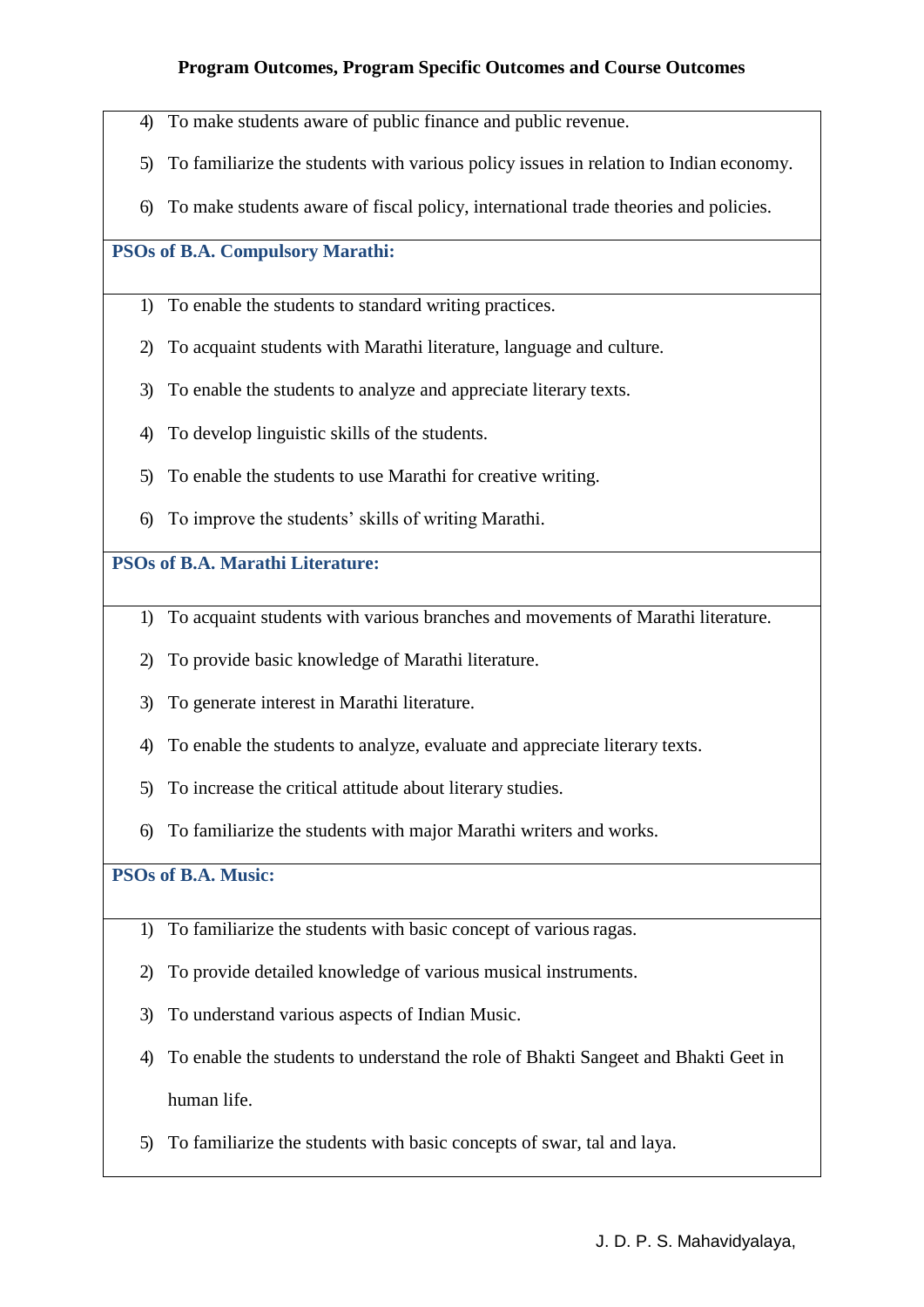6) To familiarize the students with great musicians.

#### **PSOs of B.A. Home Economics:**

- 1) To understand the field and concept of Home Economics.
- 2) To provide knowledge of the role of diet, nutrients and methods of interior decorations.
- 3) To enhance the decision making capability of women in the family.
- 4) To develop entrepreneurial skills of the students.
- 5) To understand the methods of food preparation and food preservation.
- 6) To encourage the students for self-employment.
- 7) To understand various aspects of child development.

## **PSOs of Bachelor of Commerce:**

- 1) To understand relevant advanced accounting career skills.
- 2) To know business management concept and functions of management.
- 3) To develop awareness about new trends in business communication.
- 4) To pursue higher education and make research in the field of finance and commerce.
- 5) To acquire subject skills with relation to finance, accounting, auditing and taxation, business statistics, Indian insurance system, Indian financial system, company law, computer fundamentals and business environment.
- 6) To learn and apply subject skills to work in various fields as banking, insurance, accounting, auditing and taxation.
- 7) To help the students to qualify various competitive examinations.

# **PSOs of Zoology:**

- 1) To acquire knowledge about entire invertebrates in Animal kingdom
- 2) To understand various aspects of cell and developmental biology.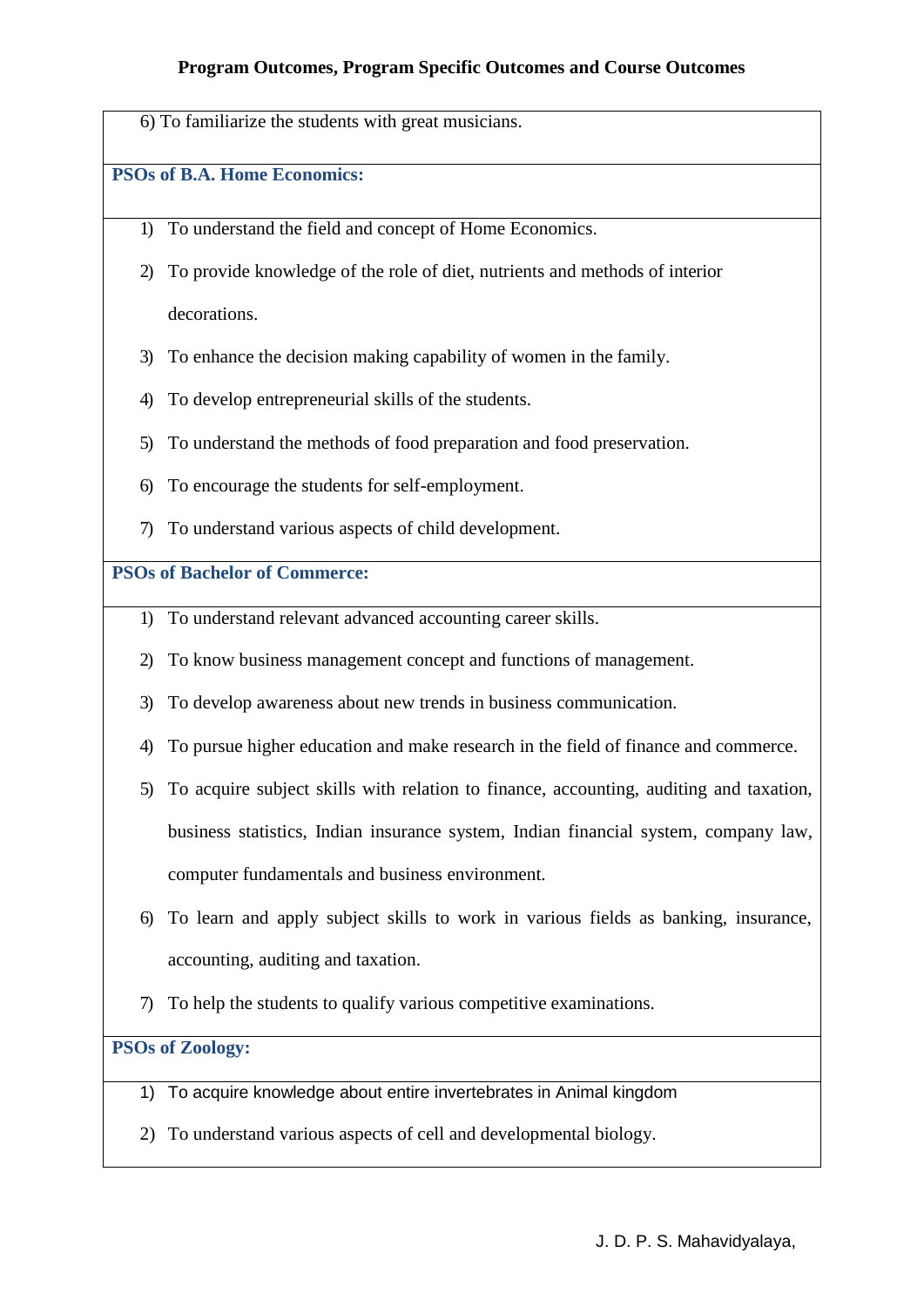- 3) To learn and understand life and diversity of Chordata and concept of evolution.
- 4) To acquaint the students with essence of hereditary unit of life, concept of genetic disorders, concept of Ecology and ecosystems in maintenance of nature balance.
- 5) To acquaint the students with animal physiology, concept of homeostasis, economic Zoology, pest control and the concept of aquaculture.
- 6) To understand Molecular Biology and the concept of Biotechnology.

#### **PSOs of Chemistry**

- 1) To familiarize the students with the nature, technique and implementation of modern chemistry.
- 2) To understand scientific and functional principles of instruments typically used in most areas of Chemistry.
- 3) To perform experimental experiments and report results from these experiments.
- 4) To understand chemical protection, transition, calculation, and prepare solutions as well as use physical properties to classify compounds and chemical reactions.
- 5) To learn and understand how Chemistry is useful to societal, cultural, and environmental problems in relation to energy, medicine and health concerns of our society.

#### **PSOs of Physics:**

- 1) To understand the role of Physics in the present day context.
- 2) To make students familiar with the importance of energy conservation and environmental protection.
- 3) To comprehend the pursuit of Physics, its history and methodology.
- 4) To improve technological aspects of the students through various teaching-learning methods.
- 5) To understand types of fiber optic, basic concepts of different types of LASER, and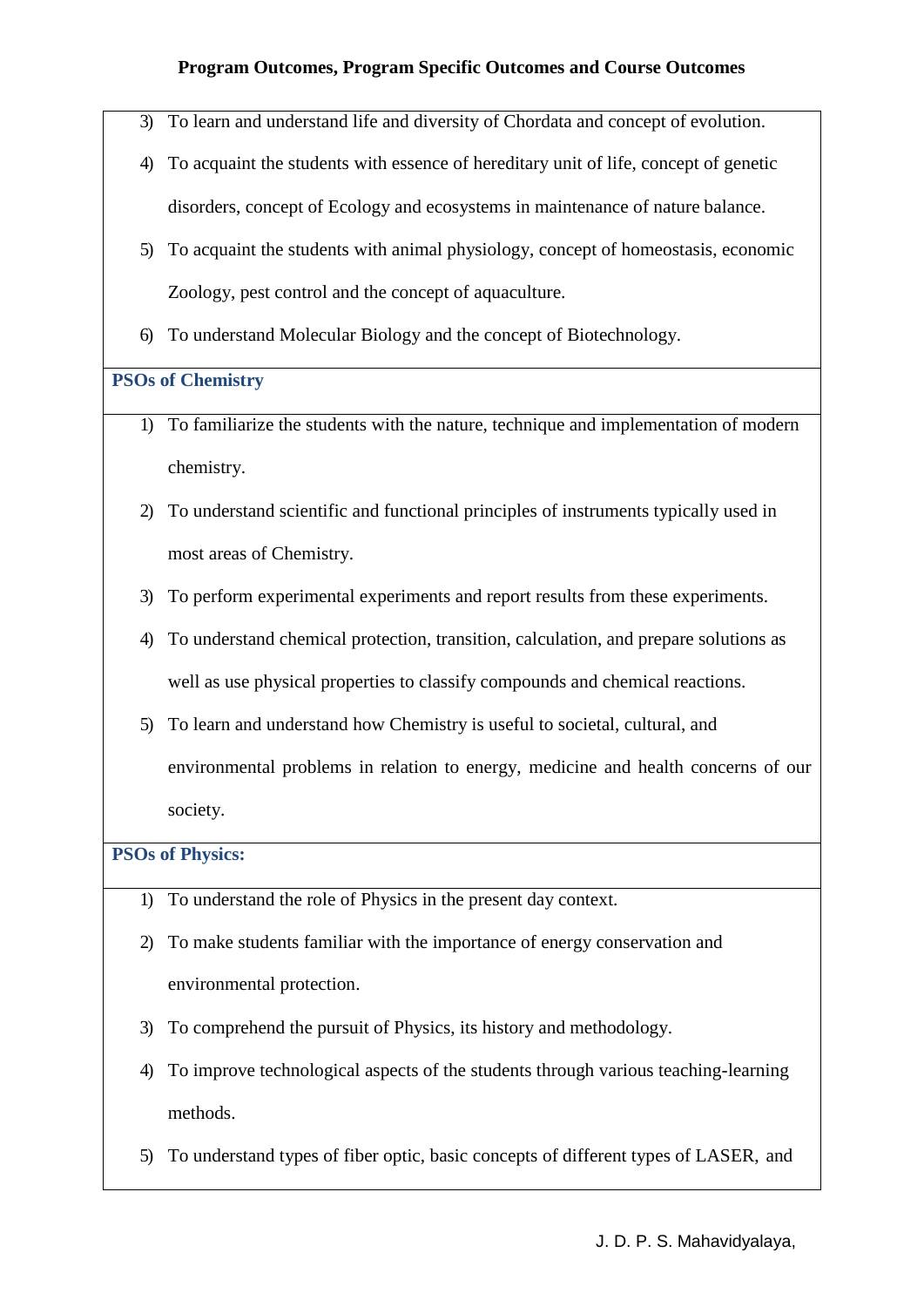renewable sources of energy.

6) To make students familiar with the concept of Statistical Mechanics and Solid-state physics.

## **PSOs of Botany:**

- 1) To make students familiar with the significance of Botany in the present day context.
- 2) To make students familiar with the diversity and role of fungi in forest ecosystem.
- 3) To understand plants and their classifications as well as role of cell biology and its function.
- 4) To understand tools and techniques of recombinant DNA technology.
- 5) To understand Ecological and environmental of flora in forest ecosystem.
- 6) To make students familiar with the physiological characters of wild and cultivated plants.

**PSOs of Mathematics:**

- 1) To understand the nature of mathematical proofs and write clear and concise proofs.
- 2) To become proficient in using mathematics to solve problems both in education and in real life situations.
- 3) To communicate effectively in oral and written form.
- 4) To appreciate the usefulness, power and beauty of mathematics.
- 5) To understand and be able to use the language, symbols and notation of mathematics.
- 6) To understand how to write simple computer programs to perform the mathematical competition.

**PSOs of Microbiology:**

1)To understand the importance and applications of microbiology in our life.

2)To identify and name microorganisms with their genus and species.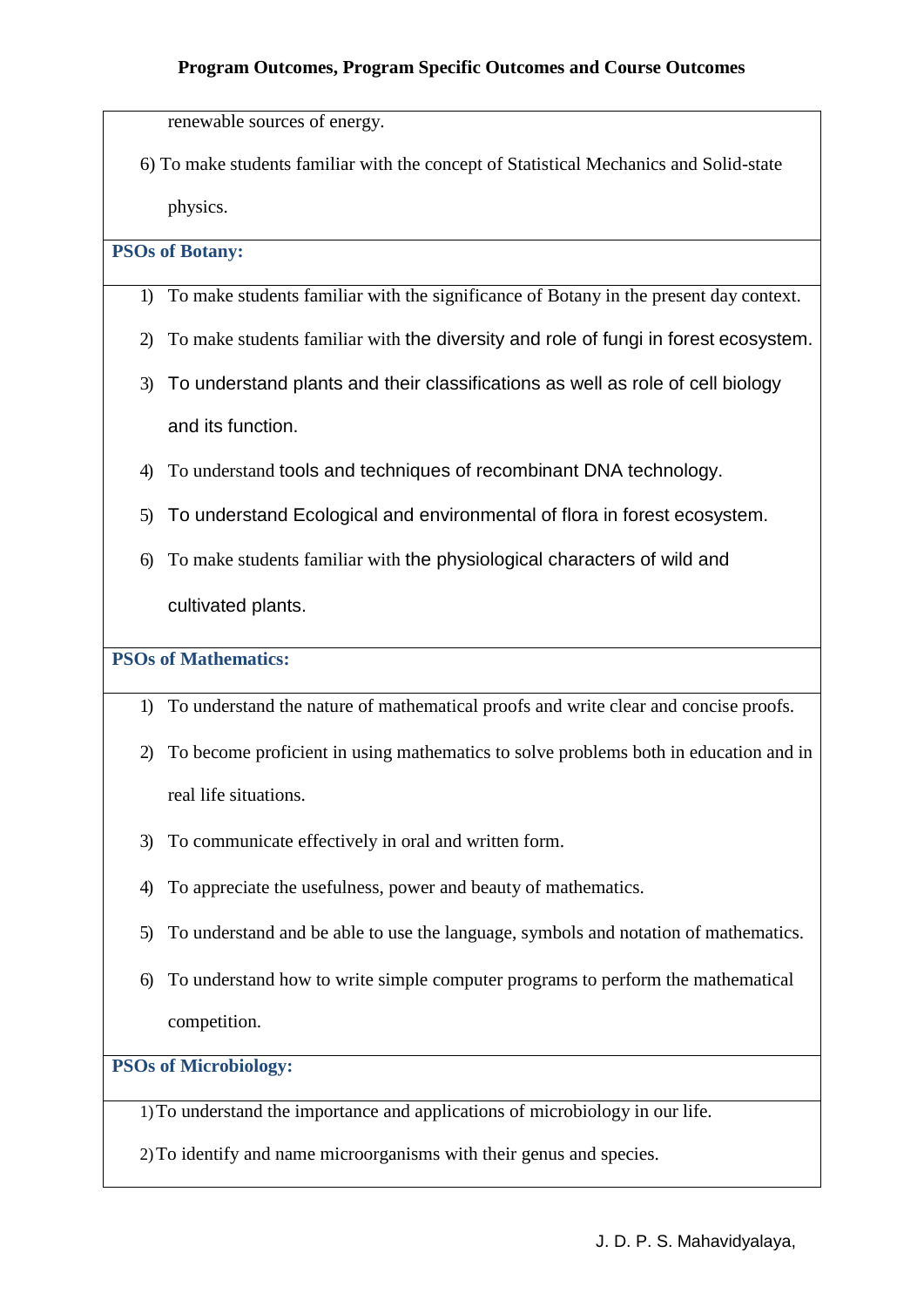3) To understand the diversity in microbiology and know the scope of Microbiology.

4) To make the students familiar with Milk microbiology, Food microbiology as well as concepts related to geo-microbiology and nanotechnology.

5)To understand the concepts related to cells and organs and immunodeficiency.

#### **PSOs of Master of Arts (Marathi):**

- 1) To develop literary sensibility and emotional response to the literary texts and inculcate sense of appreciation of literary texts.
- 2) To make the students familiar with the nature of folk literature and its types.
- 3) To enable the students to analyze the process of literary appreciation.
- 4) To generate interest in modern Marathi literature.
- 5) To make the students familiar with literary classics of different historical periods.
- 6) To introduce literature and society through home assignments and projects.
- 7) To arouse social and cultural sensibility of students through literature.

**PSOs of Master of Arts (Music):**

- 1) To make the students familiar with various ragas of Indian Music.
- 2) To generate interest in Indian Music and Classical Music.
- 3) To train the students for stage performance.
- 4) To understand the history of ancient Indian Music and Science.
- 5) To understand the concepts of functional science of music and musical composition.
- 6) To learn the functional theories of classical music.

#### **PSOs of Master of Arts (History):**

- 1) To understand history and its forces in a better way.
- 2) To acquire knowledge of Ancient India from Earliest time to 1206 A. D.
- 3) To acquaint the students with India under the Sultanate Period and India under the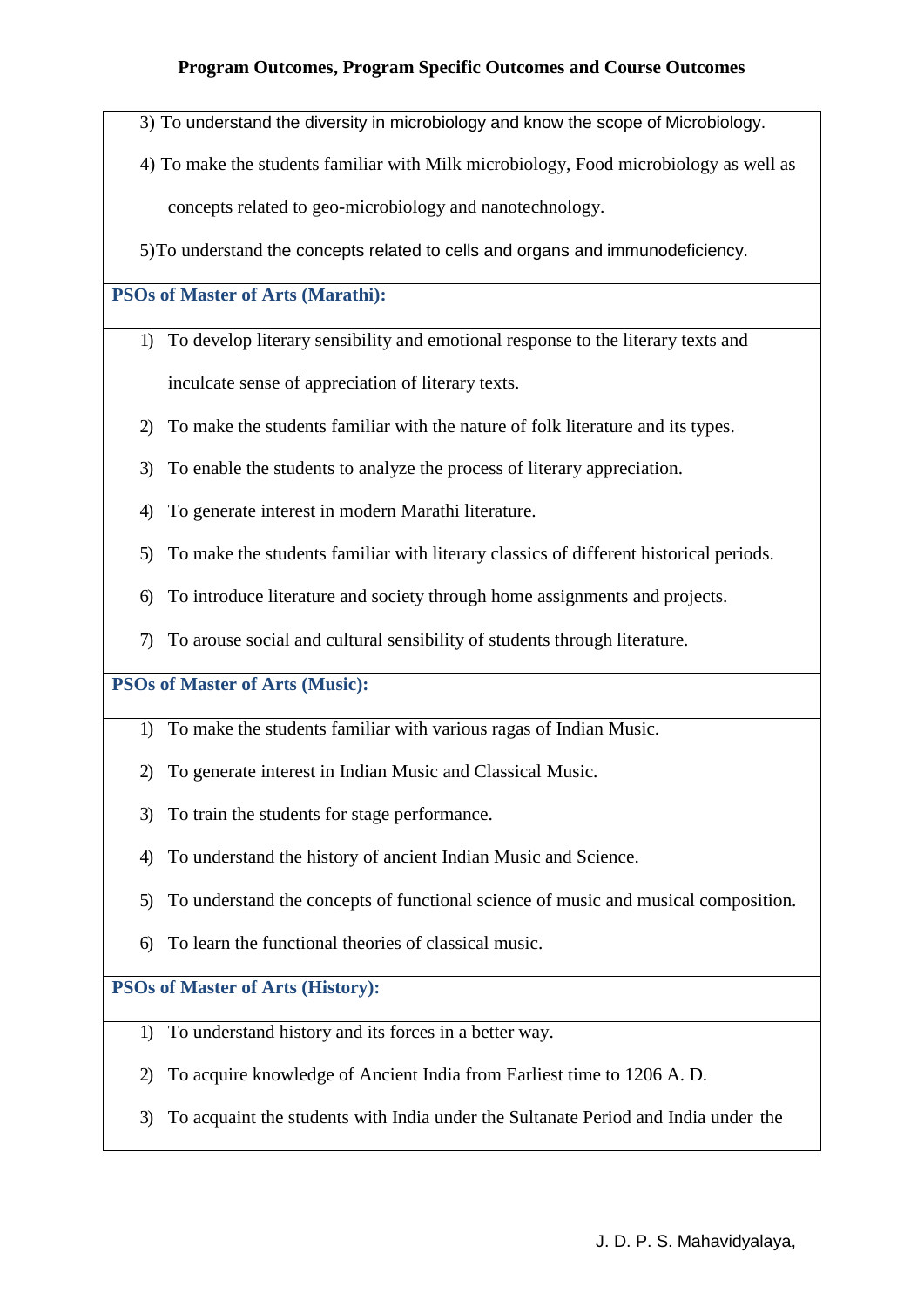Mughals.

- 4) To introduce trends and theories of History.
- 5) To learn and understand History of India and History of Marathas.
- 6) To understand the concept of Heritage Tourism.

## **Course Outcomes (COs):**

#### **COs of B.A. Compulsory English:**

After the completion of the course the students will be able:

- To acquire overall linguistic competence and communicative skills.
- To do interpersonal communication and casual conversation.
- To develop reading, writing, speaking and listening skills in English.
- To write curriculum vitae, fax and emails, letters of application, formal and informal letters in English.
- To acquire interview techniques.
- To write newspapers reports, essays and reviews on various topics.

**COs of B.A. English Literature:**

After the completion of the course the students will be able:

- To become competent users of English in real life situations.
- To understand various literary forms, literary theories and trends of English literature.
- To understand major movements and figures of English literature.
- To appreciate and analyze literary texts.
- To acquire literary and linguistic competence.
- To understand the artistic use of language employed by different writers.

## **COs of B.A. Political Science:**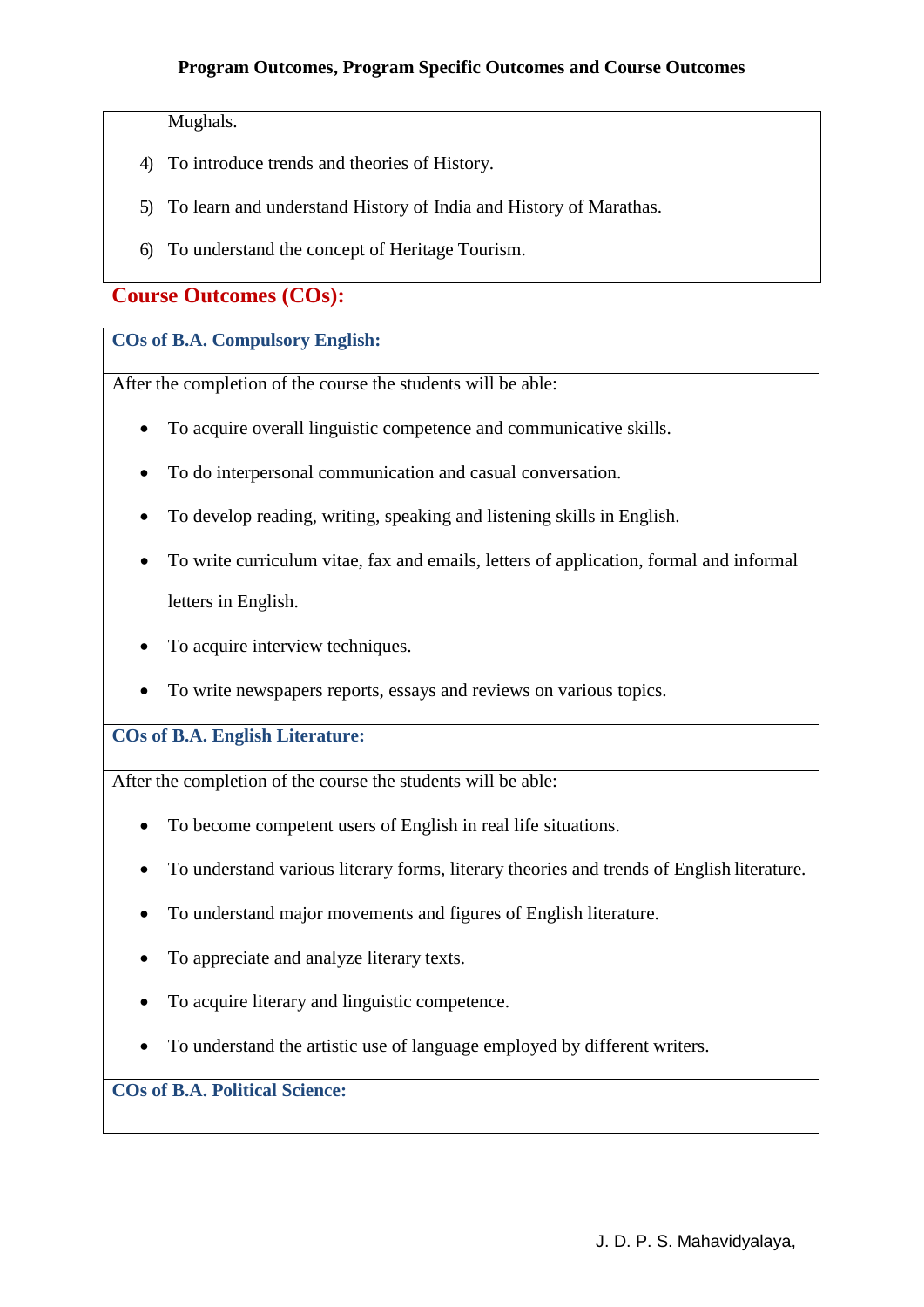After the completion of the course the students will be able:

- To understand the rights of the President and the Governor.
- To understand the duties of Prime Minister and cabinet as well as the function of opposite parties.
- To understand the duties and rights of the Parliament and Supreme Court.
- To know the administration and laws of England, America and China.
- To understand political thoughts of various political thinkers.
- To understand the difference between Presidential and Parliamentary Democracy.
- To know the function of The United Nations organization (UNO) and South Asian Association for Regional Cooperation (SAARC).
- To face various competitive examinations.

#### **COs of B.A. History:**

1) After the completion of the course the students will be able:

- To understand history of Ancient India and the civilizations like Indus and Aryan.
- To get information about Maurya, Gupta, Vardhana empires as well as Sultanate Shahi and Mughal Empire.
- To understand the rise of British Empire in India.
- To understand the significance of national Movement in India.
- To understand the causes of World War I and World War II.
- To face various competitive examinations.
- To understand the basic concepts, concerns and framework of Indian history and World history.

# **COs of B.A. Economics:**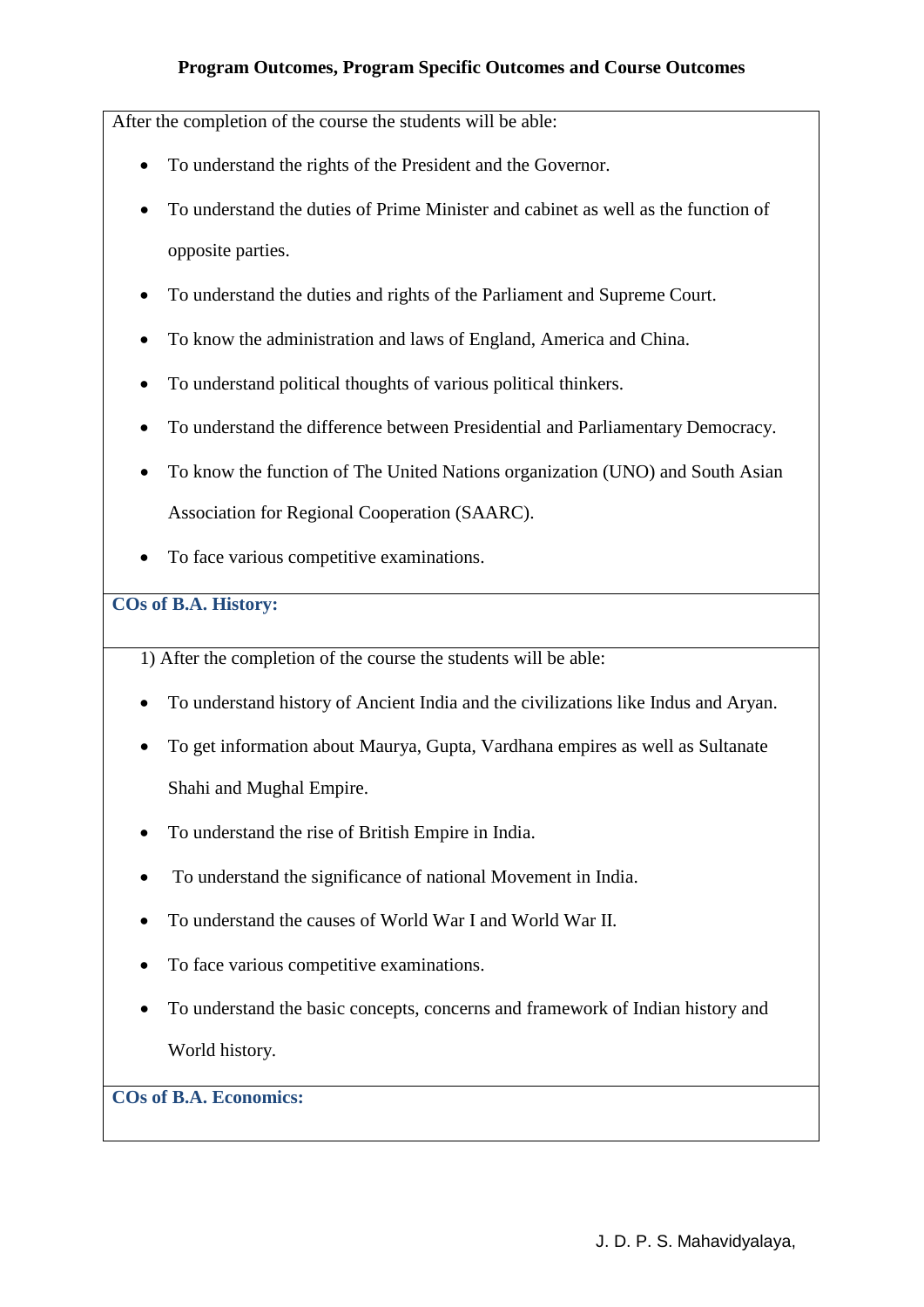After the completion of the course the students will be able:

- To identify the relevance and use of various economic theories.
- To understand diverse aspects of economy of Maharashtra.
- To understand overall information of Indian Economy.
- To obtain information about the roles of IMF, World Bank and WTO in Indian Economy.
- To understand Indian population issues and Indian Economy.
- To get information of Environmental Economics.

**COs of B.A. Compulsory Marathi:**

After the completion of the course the students will be able:

- To obtain knowledge of Marathi as language.
- To acquire linguistic competence and communicative skills.
- To write newspapers reports, essays and reviews on various topics.
- To acquire basic knowledge of Marathi grammar.
- To acquire ability to appreciate literature.
- To develop skills of translation and narration.

**COs of B.A. Marathi Literature:**

- To get basic knowledge of Marathi literature.
- To analyze, evaluate and appreciate literary texts.
- To acquire overall linguistic competence and communicative skills.
- To acquire information of major Marathi writers and their works.
- To get information of critical theories of Marathi literature.
- To develop ability for comprehensive study of literature.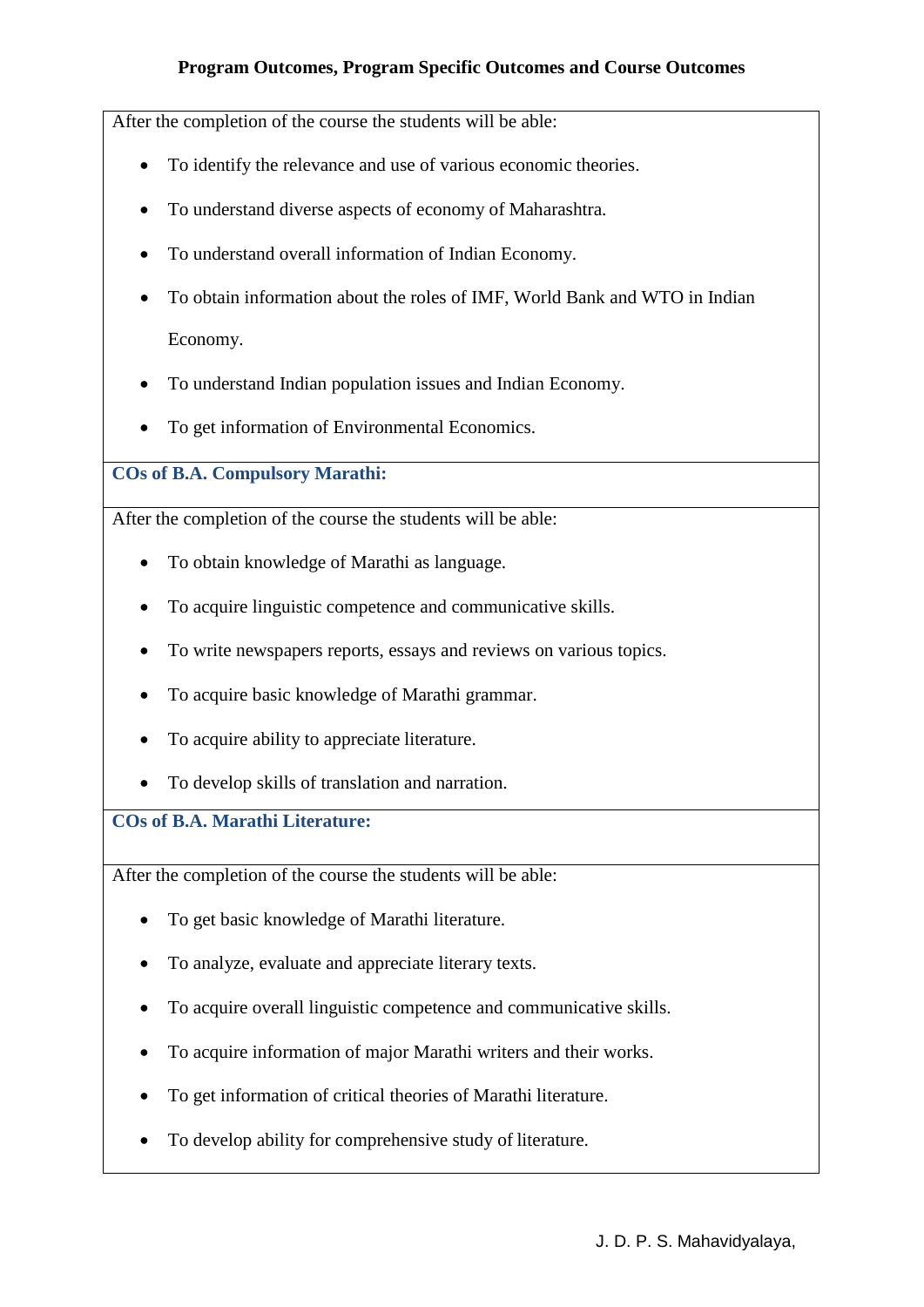## **COs of B.A. Music:**

After the completion of the course the students will be able:

- To obtain theoretical aspects of various ragas.
- To become familiar with diverse aspects of Indian Music.
- To become familiar with great musicians of India.
- To obtain information of various forms of Indian Music.
- To obtain information of various musical instruments.
- To give practical demonstration of various ragas.

**COs of B.A. Home Economics:**

After the completion of the course the students will be able:

- To acquire basic knowledge involved in planning of residential house.
- To acquire necessary capability forself-employment.
- To understand the methods of food preparation and food preservation.
- To acquire knowledge about nutritive value of foods.
- To understand the concept of Human Development and the knowledge of Early Childhood – Education.
- To understand the role of heredity and environment in child development.

**COs of Bachelor of Commerce:**

- To obtain basic information of computer.
- To obtain the information of Advanced Accountancy, the principles of Business Organization and Business Management.
- To understand the concepts of corporate accounting and management accounting.
- To use mathematical tools and concepts of statistics in business.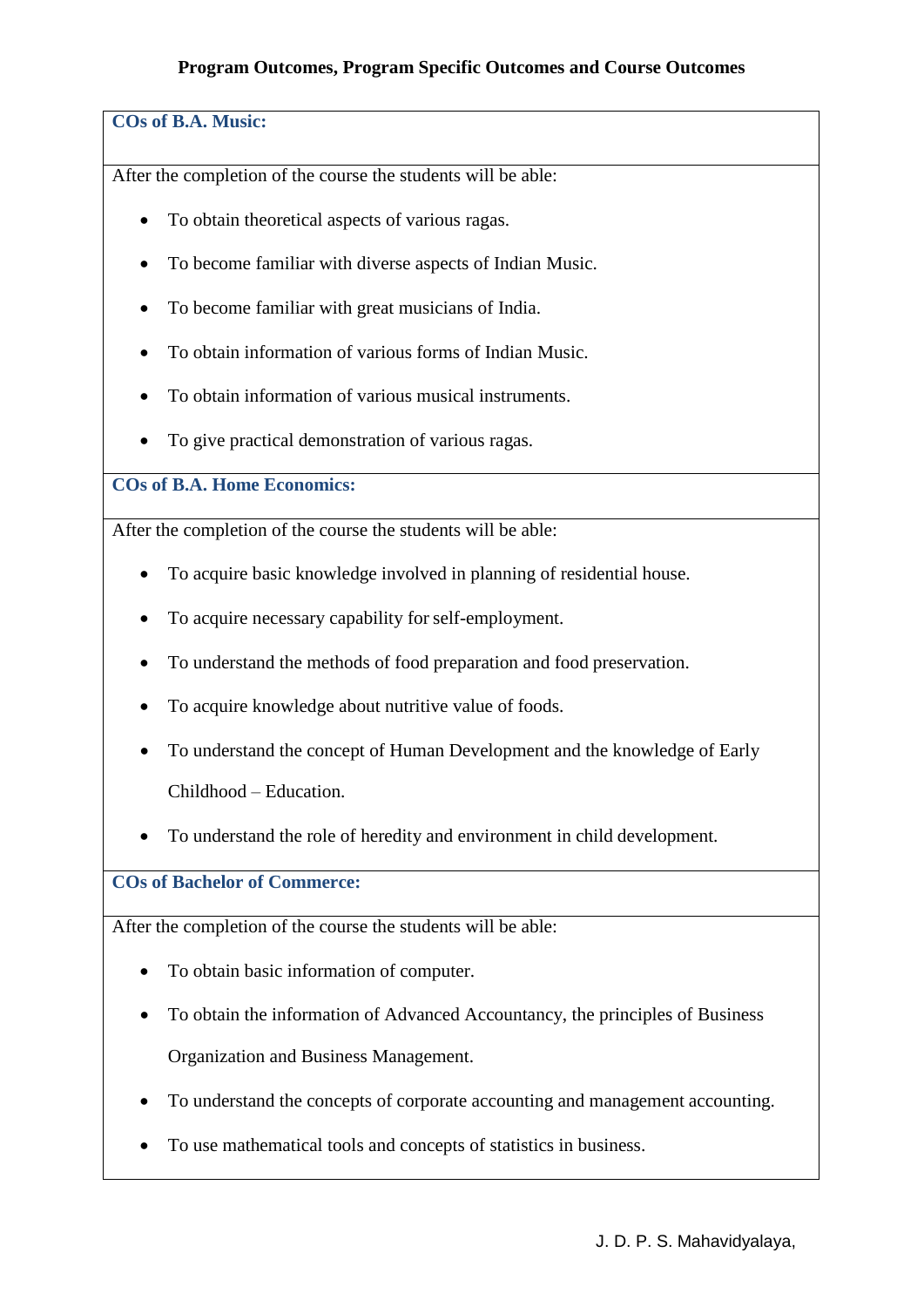- To understand diverse aspects of Indian Banking System and Indian Insurance System.
- To understand the methods of auditing and their application.
- To understand the Business Environment and its factors.
- To acquire various soft skills and new technologies in business communication.
- To understand the fundamentals of Company Law and new concepts in company law regime.
- To understand the concepts of Monetary System and Business Regulatory Framework.
- To get ample opportunities for making career in such diverse fields as banking, insurance, accounting, auditing and taxation

## **COs of Zoology:**

- To understand cell and its various cell organelles and its functions.
- To obtain knowledge about diverse branches of biology like genetics, evolution, ecology, physiology and biotechnology.
- To acquire basic skills in the observation and study of nature, biological teaching, experimental skills and scientific investigation.
- To understand the unit of life, rich nature of bio diversity of organism and their ecological and evolutionary significance.
- To make career in such diverse fields as Apiculture, Sericulture, Fisheries and Lac culture.
- To work in zoological survey of India, Archeology, wild life management, photography.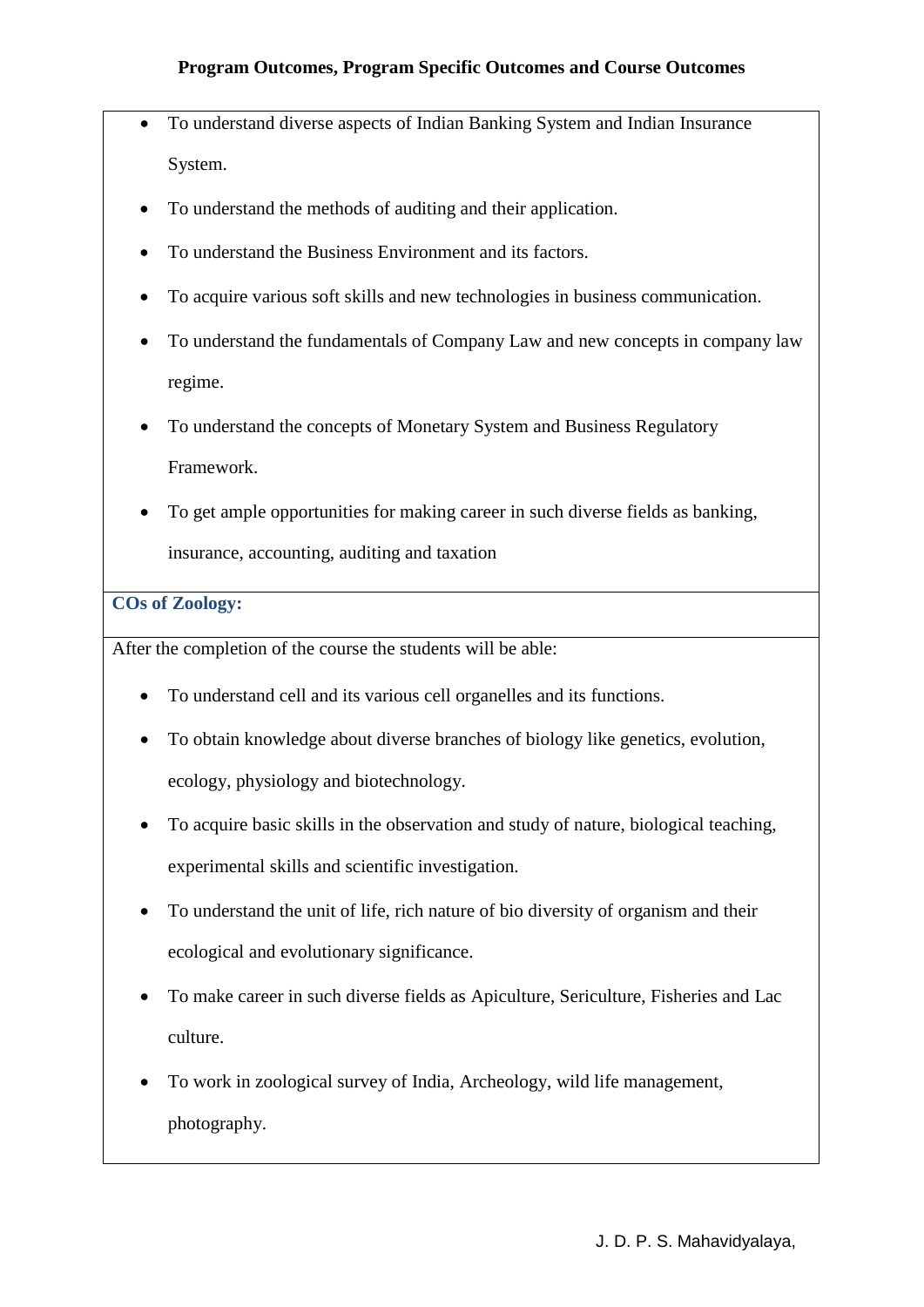#### **COs of Chemistry:**

After the completion of the course the students will be able:

- To understand applications of aromatic hydrocarbons and aliphatic hydrocarbons.
- To understand kinetic theory of gases and crystal field theory.
- To know about the concepts of hybridization and hybridization of different molecules and their geometry.
- To understand concepts of stereochemistry and electrochemistry.
- To become aware of the spectroscopy and mass spectrometry of Nuclear Magnetic Resonance phenomena.
- To identify inter conversions of chemical and electrical energy by experience of electrochemistry of radio isotopes in industry, agriculture, medicine and biosciences.
- To know complex thermodynamic and kinetic stability and complex geometry.
- To know fundamentals of organometallic chemistry, inorganic polymers and bioinorganic chemistry.
- To understand the chemistry of transition elements.
- To understand the colligative properties of dilute water as well as the rules of symmetry.
- To know the spectroscopic methods to consider the molecule's atomic structure.
- To classify colors depending on the structure and mode of operation, preparation and use of colorants, medications and pesticides.
- To understand the photochemical and thermal reactions by radiation-matter interaction.

## **COs of Physics:**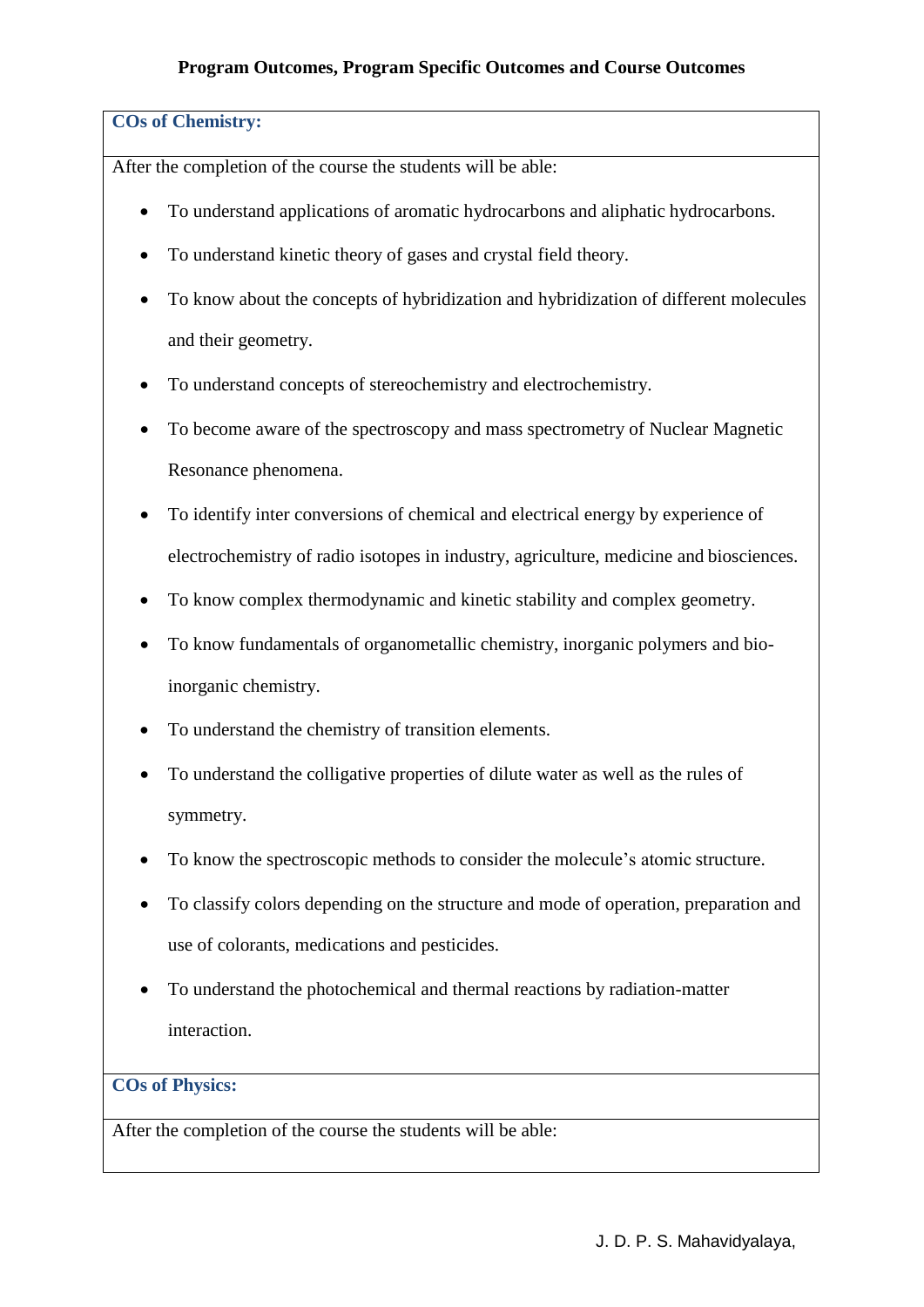- To understand the concepts of gravitation and planetary motions.
- To know about kinetic theory of gases, the basic laws of thermodynamics, and the concepts of alternating current with various combinations.
- To know about mathematical background and laws of electrostatics, solid state electronic devices and special theory of relativity.
- To understand the various branches of Physics as optics, acoustics, and various renewable sources of energy.
- To understand the concepts of statistical mechanics and solid state physics.
- To know about quantum mechanics and nuclear physics.

## **COs of Botany:**

- To understand diversity and applications of Microbes and Cryptogams,
- To know about taxonomical and economical study of gymnosperms and utilization of spices, timber and Bamboo.
- To understand about conservation of flora in forest ecosystem.
- To know about classification of plants based on anatomy and embryology.
- To understand the role of cell biology, role of genetics and biochemistry of plants.
- To know about the physiological characters of wild and cultivated plants.
- To understand food chain and food web in ecosystem.
- To understand DNA technology, the concepts of gene, cloning vectors, gene transfer techniques, tissue culture techniques, fermentation technology, health care edible vaccines etc.
- To understand basics of prokaryotic system, role of microbes in agriculture, medicine and industry.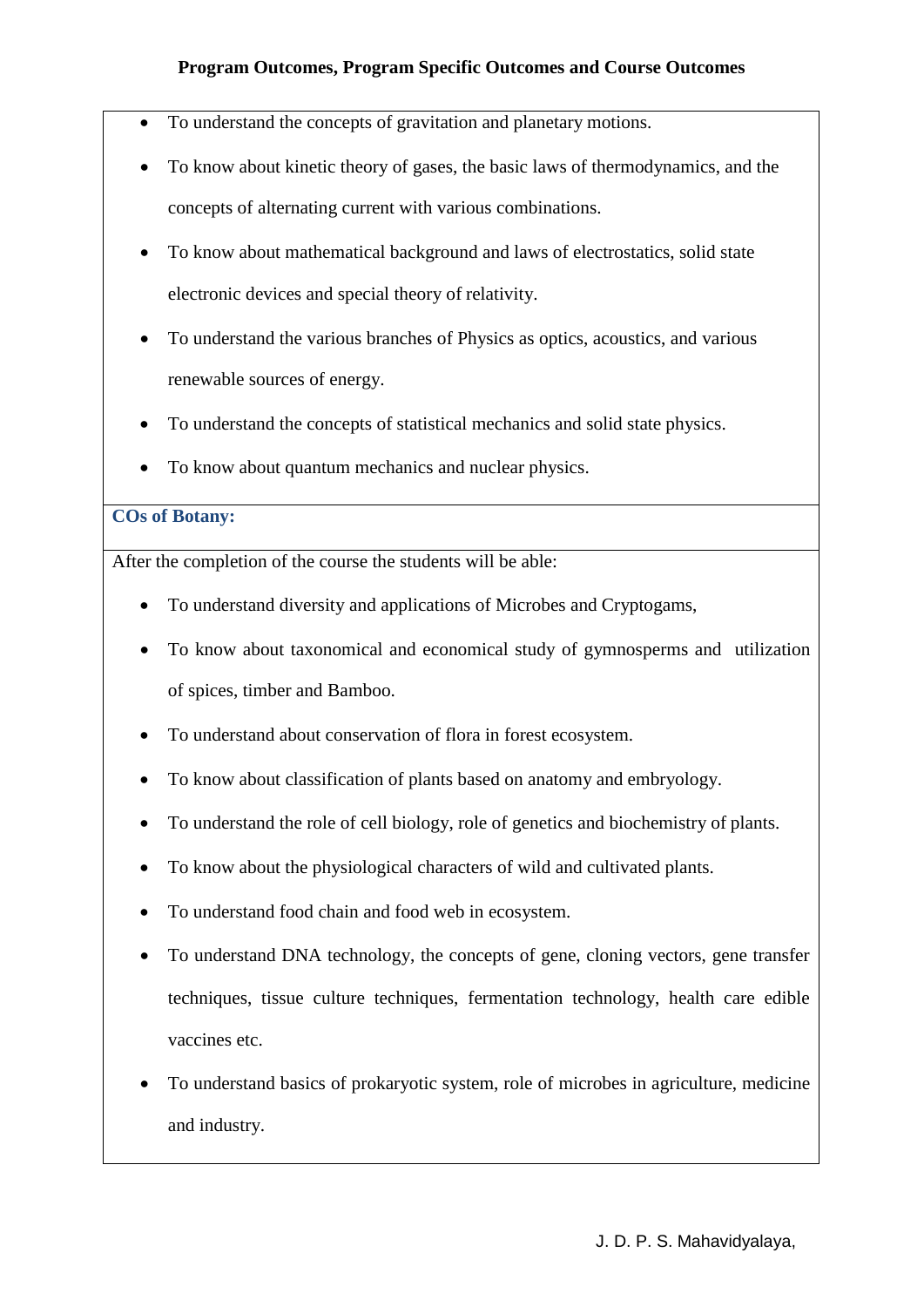#### **COs of Mathematics:**

After the completion of the course the students will be able:

- To understand the common body of knowledge in mathematics and apply analytical and theoretical skills to model and solve the mathematical problems.
- To understand various concepts of Trigonometry.
- To understand Differential Equations: Ordinary and Partial.
- To understand Vector Analysis and Solid Geometry.
- To understand advanced calculus and Elementary Number theory.
- To grasp various mathematical methods.
- To understand Linear Algebra, Graph Theory, and Special Theory of Relativity.

#### **COs of Microbiology:**

After the completion of the course the students will be able:

- To understand history of microbiology and types of microorganisms.
- To recognize the importance and applications of microbiology in our life.
- To define and state the principles of various techniques used in microbiology.
- To acquire information about Medical Microbiology, Food and Agriculture Microbiology.
- To understand the importance of microorganisms in industry.

#### **COs of Master of Arts (History):**

- To understand diverse trends and theories of History.
- To face various competitive examinations.
- To understand socio-economic history of Marathas from an analytical perspective.
- To understand social, economic, religious and institutional bases of ancient India.